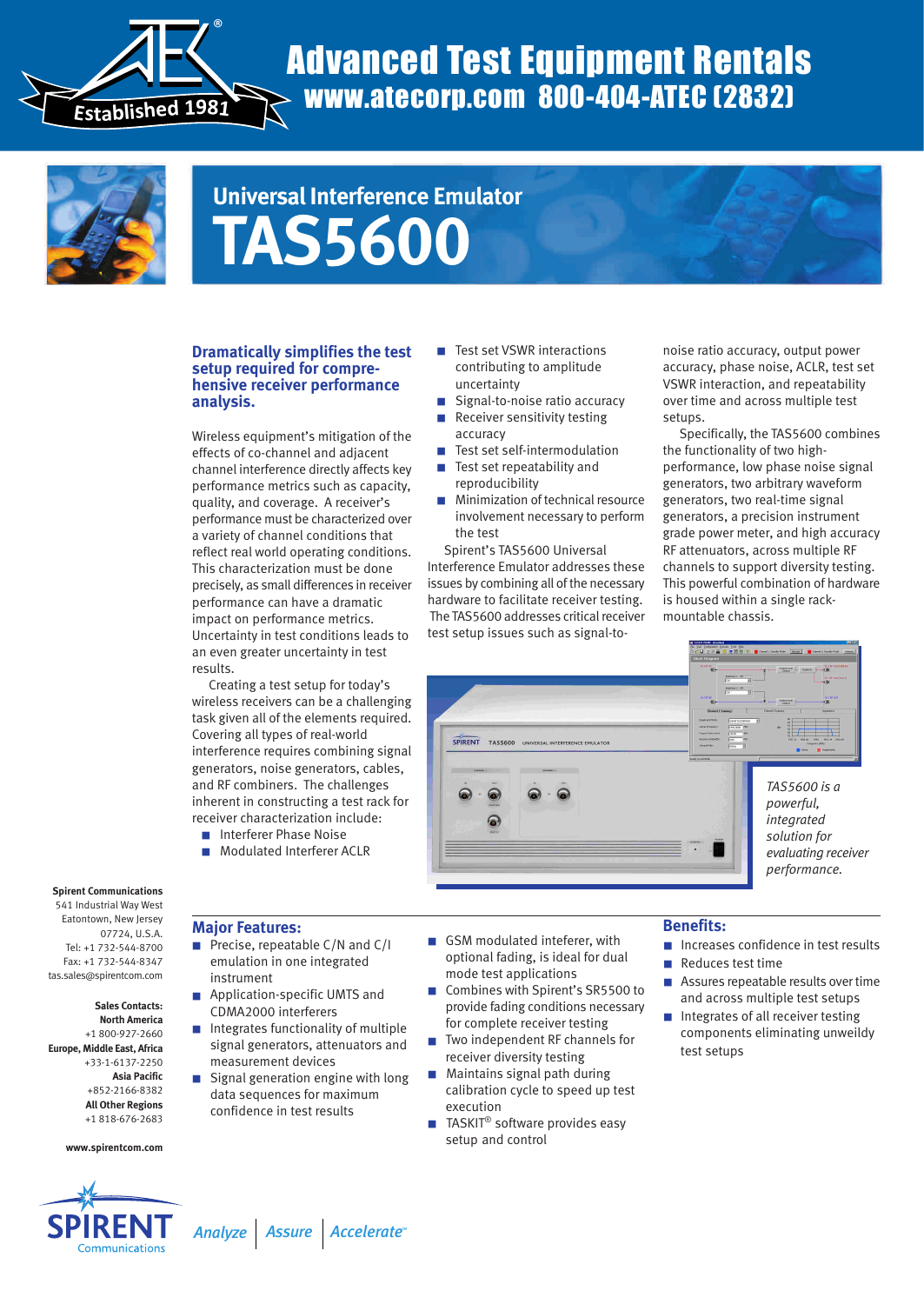

*TAS5600 combines precision interference generators, a power meter, attenuators, signal combiners and a duplexer in one compact, easy-to-control instrument. \* The TAS5600's digitally-modulated interferers include AWGN, WCDMA, GSM and CDMA2000.*

> Receiver performance test setups require multiple signal generators, RF attenuators and signal combiners. To increase level accuracies a measurement device is typically included into the test setup. A calibration methodology, control software, and maintenance are required.

The TAS5600 addresses these complex requirements inherent to receiver testing. The TAS5600 is a two channel instrument that combines multiple signal generators with the required RF components and an instrument grade power meter to satisfy receiver testing requirements. The internal signal generators can be configured to provide low phase noise CW, popular modulated interferer types,

or AWGN. The two signal generators can be combined and sent to one or both channels, or used individually on a per channel basis. The instrument grade power meter within the TAS5600 automatically samples RF power levels at multiple locations within the instrument to assure accurate level settings.

The TAS5600 has been optimized to be repeatable over time to give consistent results across multiple test setups.

Operation of the TAS5600 is via TASKIT/5600 control software. Alternately, user-generated control code can be employed via the TAS5600's comprehensive remote command set over GPIB, Ethernet, or RS 232.

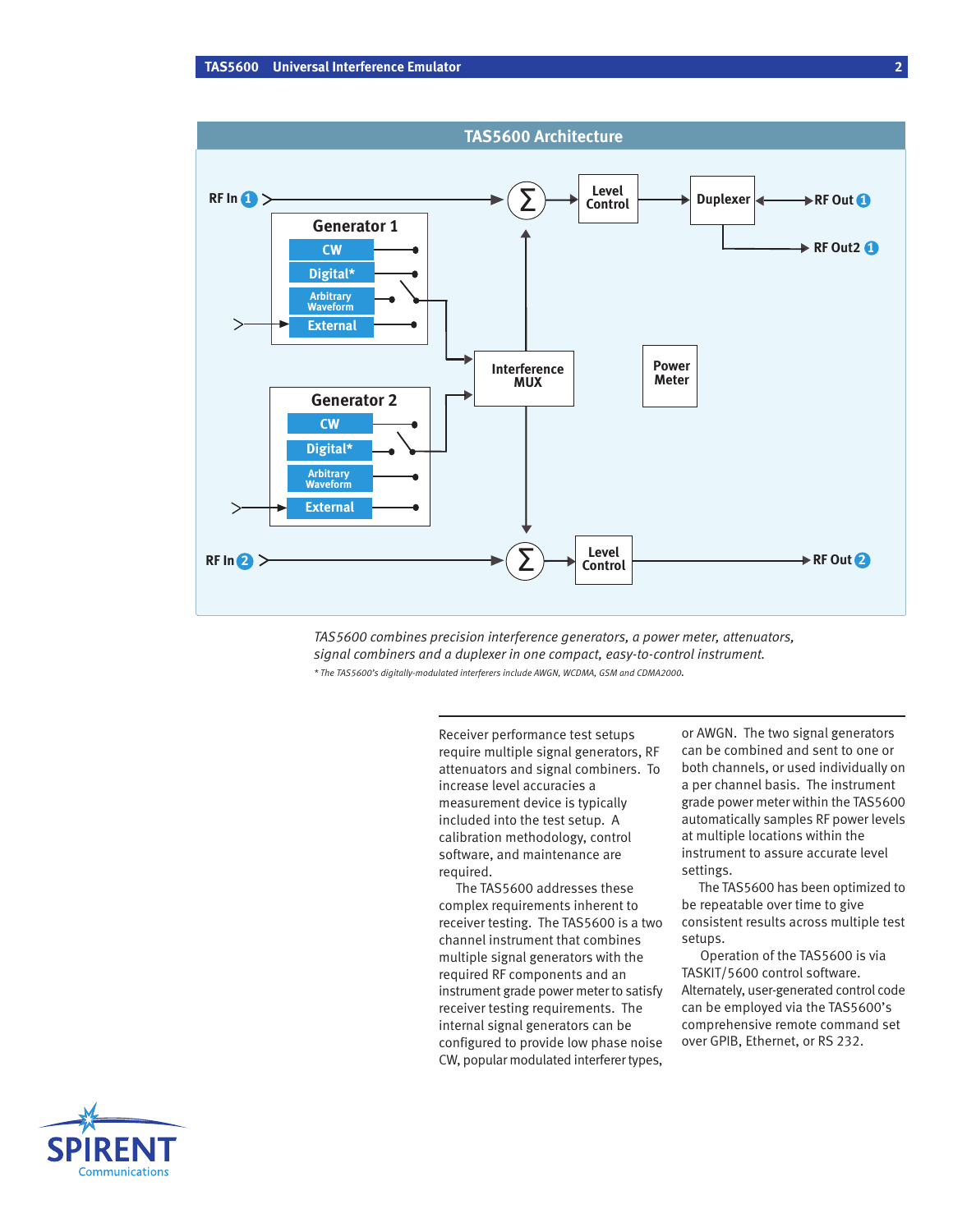# **TAS5600 Application Examples**

# **C2K-LAB and UMTS-LAB Test Systems**

The TAS5600 combines with Spirent's SR5500 RF Channel Emulator to provide complete transmission media emulation for testing handset and base station receiver performance. The combination of the TAS5600 and SR5500 meets or exceeds all the critical additive interference and multipath fading requirements in both the UMTS and CDMA2000 specifications.

The SR5500 channel simulator provides all of the channel propagation models required to test modern receivers. Channel propagation models such as Rayleigh and Rician multipath fading, multipath delay spread, moving propagation, and birth-death propagation conditions are all simulated in the SR5500. Combining the SR5500 with the TAS5600 creates a compact test setup for complete physical layer receiver testing. With the TAS5600 internal duplexer, external hardware, such as combiners, splitters, and circulators, is eliminated.

The TAS5600 combines with the SR5500 to reduce test deployment and execution time. It is no longer necessary to interpret cryptic test specifications and then calibrate an unwieldy test setup. For UMTS testing, Spirent offers UMTS-LAB – a combination of the SR5500 along with the TAS5600, including interferers specific to testing UMTS UEs and Node Bs. Spirent offers C2K-LAB for testing to CDMA2000 standards. This combination includes an SR5500 and a TAS5600 including interferers specific to CDMA2000 testing. For these systems, Spirent provides UMTS and CDMA2000 test configuration files with our instruments and on our website for use with the TAS5600 and SR5500.

> **Mobile Under Test**

 $\overline{\cdot}$ 



*TAS5600 and SR5500 combine to form a physical layer test system for base stations.*



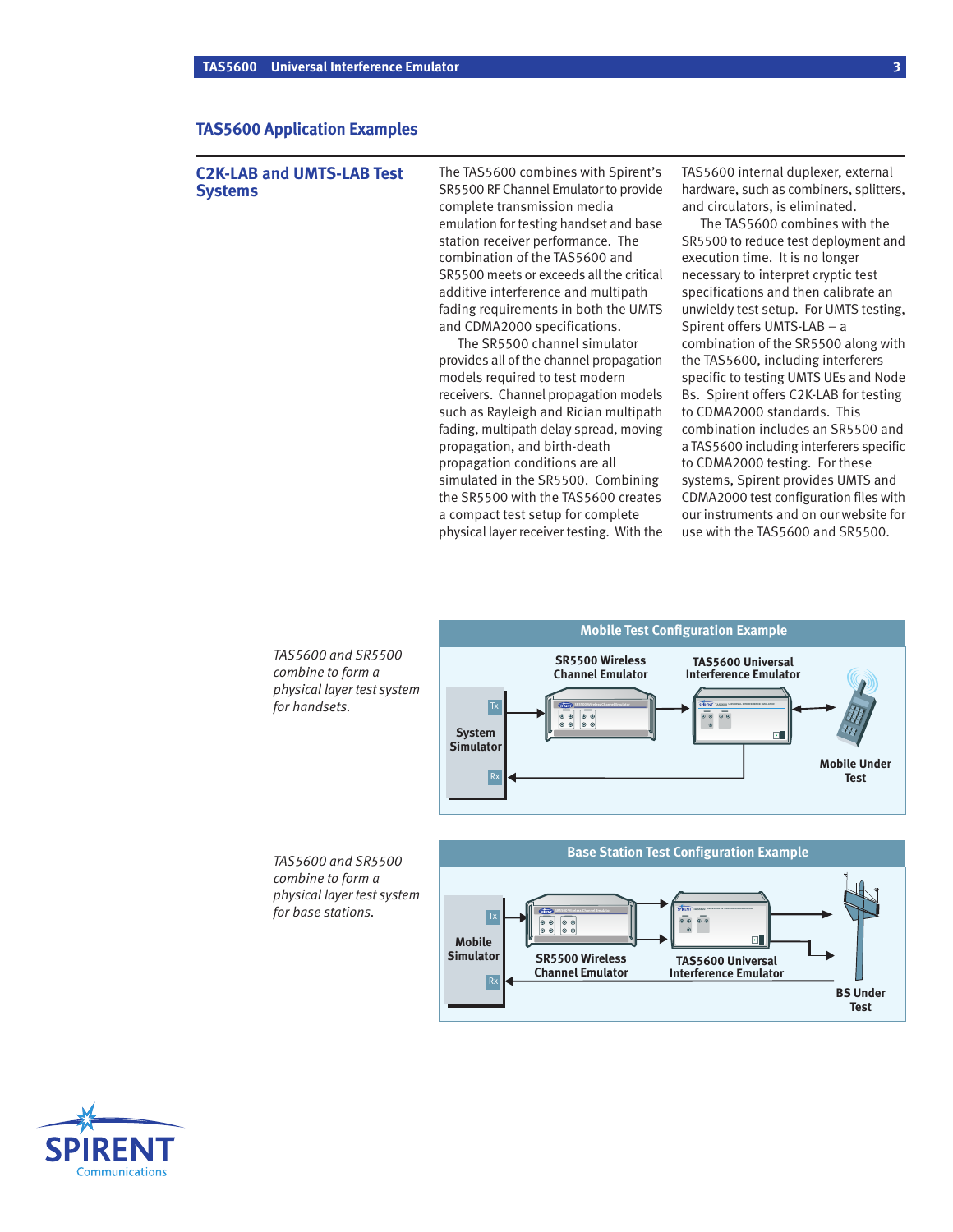# **Unprecendented Performance**

| <b>Measurement Performance</b><br><b>Challenge</b> | In order to have confidence in receiver<br>performance test results, the level of                                                                                                                                                                                                                                                                                                                                                                                                     | minimized. Further, parasitic signals<br>not associated with the test should not                                                                                                                                                                                                                                                                                                                |  |
|----------------------------------------------------|---------------------------------------------------------------------------------------------------------------------------------------------------------------------------------------------------------------------------------------------------------------------------------------------------------------------------------------------------------------------------------------------------------------------------------------------------------------------------------------|-------------------------------------------------------------------------------------------------------------------------------------------------------------------------------------------------------------------------------------------------------------------------------------------------------------------------------------------------------------------------------------------------|--|
|                                                    | uncertainty of the test system must be                                                                                                                                                                                                                                                                                                                                                                                                                                                | be present.                                                                                                                                                                                                                                                                                                                                                                                     |  |
| <b>Accuracy</b>                                    | When constructing a test setup for<br>receiver testing one of the most<br>important performance criteria is the<br>accuracy of signal-to-noise (SNR) ratios.<br>Unlike analog modulation schemes,<br>modern receivers use spread spectrum<br>in conjunction with convolutional or<br>turbo coding and have error rate<br>performance that degrades rapidly as<br>certain breakpoints are crossed. For<br>this reason, signal-to-noise ratio<br>accuracy is extremely important. Small | differences in error rate. In order to<br>have confidence in the error rate results.<br>there must be a high degree of<br>confidence in the SNR setting.<br>By combining an instrument grade<br>power meter along with factory<br>calibrated signal paths, the 5600<br>provides:<br>■ Accurate ratio generation and<br>level setting<br>Excellent repeatability<br>Increased confidence in test |  |

errors in SNR will show up as large



results

*TAS5600's high C/N (and C/I) ratio setting accuracy make it ideal for receiver performance breakpoint characterization.*

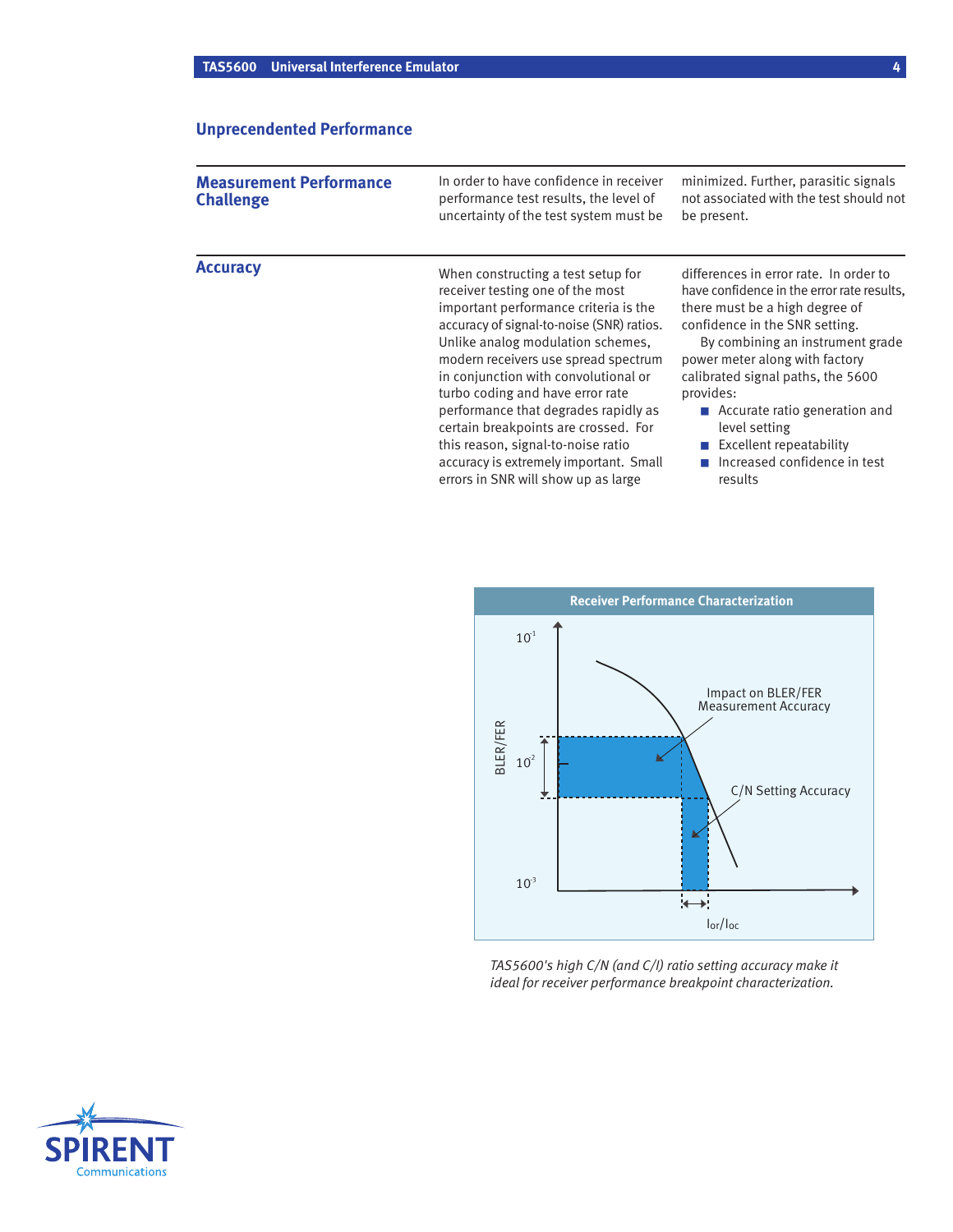## **Purity**

When testing the interference performance of a receiver, undesired spurious signals can reduce the confidence in test results. In interference tests, a signal with an amplitude much higher than the desired signal is placed adjacent to the receiver's channel. The purpose of the test is to determine whether the receiver's adjacent channel selectivity is sufficient. The value of this test can be degraded if the phase noise of the CW signal or the ACLR of the modulated signal is too high. The TAS5600 has been specifically designed to offer:

- Ultra-Low Phase Noise
- Excellent ACLR Performance

The TAS5600 exceeds the phase noise and ACLR requirements of popular receiver test standards. Using the TAS5600 for receiver testing assures that the adjacent channel performance of the receiver is being tested with equipment that will deliver ultra clean, accurate channel conditions thus giving confidence in the test results.



*TAS5600 with the Low Phase Noise Option demonstrates extremely low phase noise, eliminating co-channel noise during adjacent channel testing scenarios.*

# **Realism**

Both narrow and wideband interference are present in the radio environment and must be simulated as interference during receiver testing.

The TAS5600 delivers signals for cochannel and adjacent channel testing that are realistic. Simultaneous generation of different interferer types reflects real-world scenarios. Further, the data that is used to generate the user channels that are modulated onto the interfering carrier has a long repetition interval. This combination of long data repetition interval along with ultra-low phase noise and low ACLR combine to make the TAS5600 the highest performing, most realistic test set for receiver co-channel and adjacent channel testing.



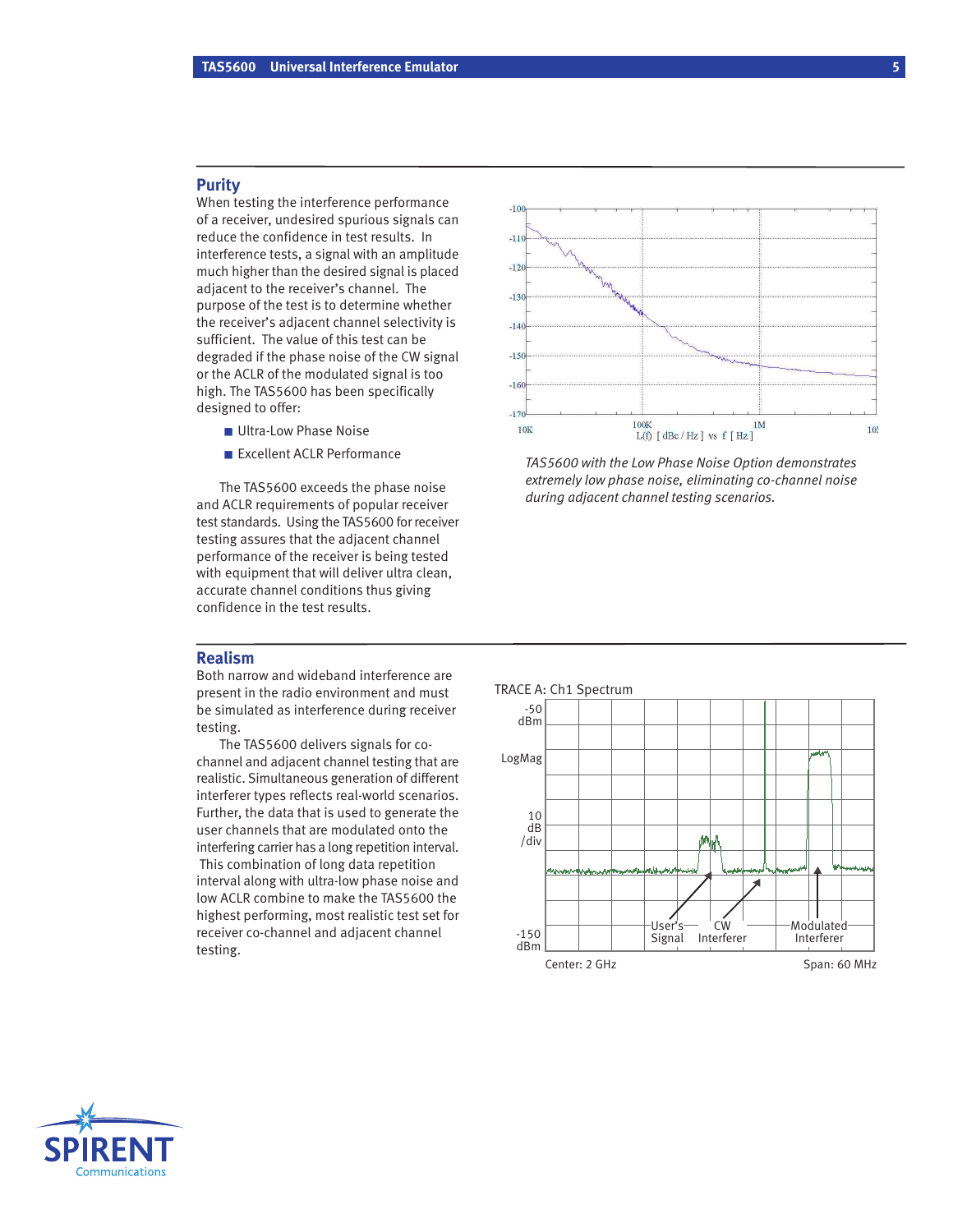# **UMTS Receiver Testing**

| <b>The Answer to 3GPP Testing</b>     | In order to verify that UMTS User<br>Equipment and Node-Bs conform to<br>3GPP standards, various co-channel<br>and adjacent channel interference tests<br>are required. These conformance tests<br>verify a minimum level of receiver or<br>transmitter performance in the presence<br>of co-channel and adjacent channel                                                                                                                                                                                                                                                                                                                                                                                                                                                                                                                                                                                                                                                                                                                                    | interfering signals. The types of signals<br>required can include uplink and<br>downlink WCDMA signals, GSM signals<br>with propagation effects, single and<br>dual tones, or AWGN. The level<br>accuracy required for these interfering<br>signals is demanding.                                                                                                                                                                                                                                                                                                                                                                                                                                                                                                                                                                 |
|---------------------------------------|--------------------------------------------------------------------------------------------------------------------------------------------------------------------------------------------------------------------------------------------------------------------------------------------------------------------------------------------------------------------------------------------------------------------------------------------------------------------------------------------------------------------------------------------------------------------------------------------------------------------------------------------------------------------------------------------------------------------------------------------------------------------------------------------------------------------------------------------------------------------------------------------------------------------------------------------------------------------------------------------------------------------------------------------------------------|-----------------------------------------------------------------------------------------------------------------------------------------------------------------------------------------------------------------------------------------------------------------------------------------------------------------------------------------------------------------------------------------------------------------------------------------------------------------------------------------------------------------------------------------------------------------------------------------------------------------------------------------------------------------------------------------------------------------------------------------------------------------------------------------------------------------------------------|
| <b>Accurate Interferer Generation</b> | The TAS5600 exceeds the 3GPP<br>accuracy requirements by combining<br>precision signal generation techniques<br>with extremely accurate hardware<br>calibration to provide unprecedented<br>interference performance. The low<br>phase noise CW generators combined<br>with the precision baseband signal<br>generators within the instrument create<br>modulated RF signals with extremely<br>low Adjacent Channel Leakage Ratio<br>(ACLR). These low phase noise CW and<br>low ACLR modulated interferers assure<br>that during adjacent channel selectivity,<br>blocking, or spurious response tests,<br>the receiver under test will not have its<br>receive channel falsely polluted with<br>phase noise, spectral re-growth, or<br>spectrum "spill-over" which would<br>greatly devalue the test results.<br>An important characteristic of the<br>WCDMA or GSM modulated interferers<br>is their data sequence repetition rate.<br>To produce accurate BLER/BER test<br>case results, the data contained in the<br>Dedicated Physical Channels should | not repeat for the duration of the test.<br>However, sequences from digital signal<br>generation engines in signal generators<br>used for WCDMA and GSM performance<br>testing can repeat as frequently as every<br>frame. Uniquely, the TAS5600 uses a<br>real-time approach to achieve a data<br>sequence length of greater than one<br>hour, while generating a 3GPP-specified<br>Downlink Modulated Interferers that<br>contains common channels and 16<br>Dedicated Physical Channels. Similarly,<br>the TAS5600 generates Uplink<br>Modulated Interferers that contain one<br>control channel and one data channel<br>with a data sequence length of over<br>one hour.<br>The TAS5600 includes the following<br>UMTS interferer types:<br>■ WCDMA Uplink<br>■ WCDMA Downlink<br>■ Faded GSM<br>Single and Dual CW<br>■ AWGN |
|                                       | The interferers in the                                                                                                                                                                                                                                                                                                                                                                                                                                                                                                                                                                                                                                                                                                                                                                                                                                                                                                                                                                                                                                       | Low Adjacent Channel Leakage Ratio (ACLR)<br>Modulated Interferer                                                                                                                                                                                                                                                                                                                                                                                                                                                                                                                                                                                                                                                                                                                                                                 |

*TAS5600 are designed to exceed the ACLR requirements of all adjacent interference tests currently specified by 3GPP for WCDMA receiver performance.*



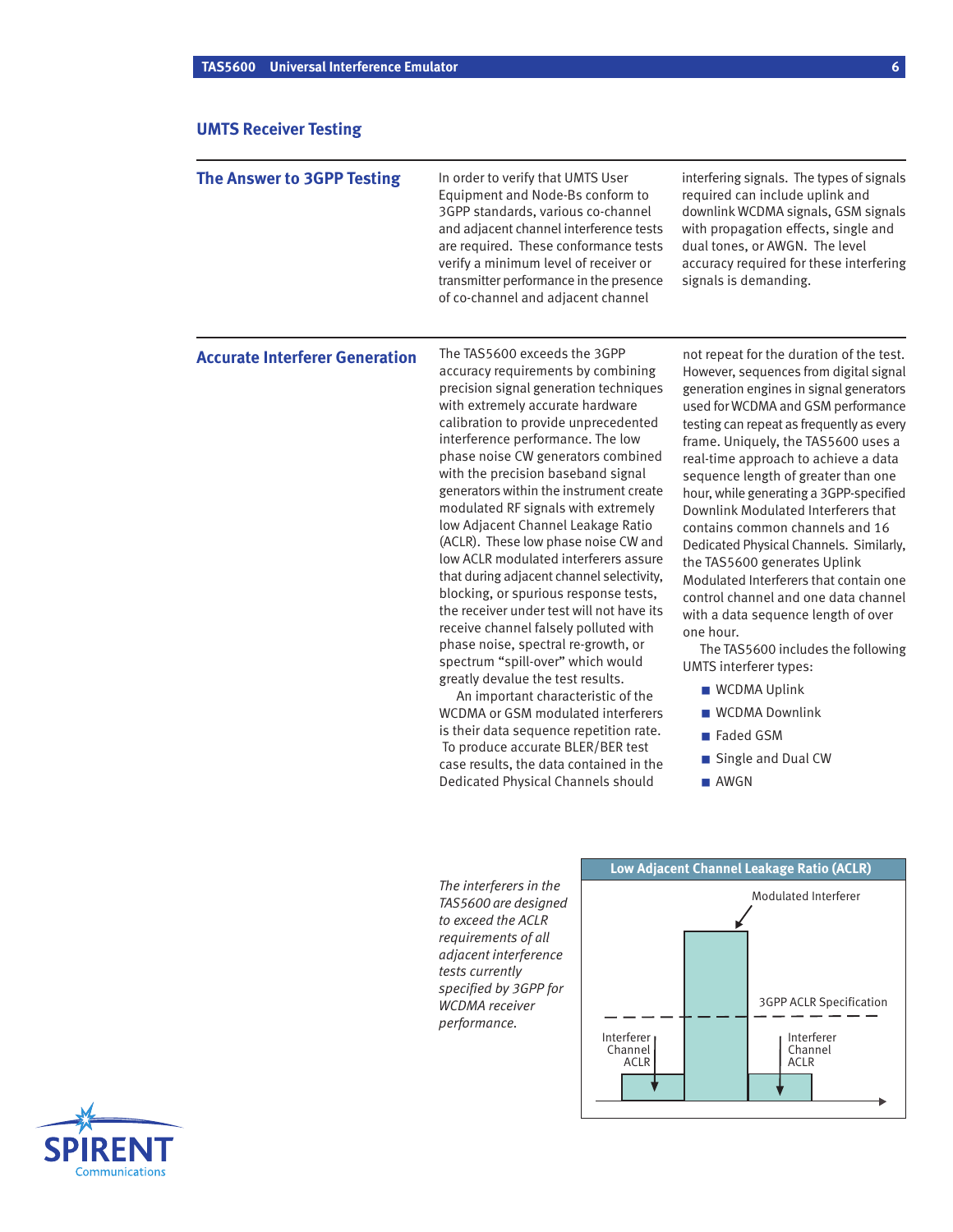# **Wide Range of UMTS Interferers**

To effectively address the testing requirement of UMTS UEs and Node-Bs, the TAS5600 provides extremely accurate and realistic interference generation. All required interferer types, such as uplink and downlink WCDMA, GSM, AWGN, and CW are included. The format of the WCDMA modulated interferer is defined in the appropriate 3GPP downlink (TS 34.121 and TS

34.122) and uplink (TS 25.141 and TS 25.142) specifications. Each WCDMA interference signal within the TAS5600 is comprised of multiple downlink or uplink channels. These channels are then modulated on to an RF carrier at the desired interference frequency using a scrambling code provided by the user.

*TAS5600 provides all the applicable WCDMA Uplink and Downlink channels. This is a Code Domain plot for a WCDMA Downlink Channel.*



# **GSM Modulated Interferers**

The GSM modulated interferer allows verification of adjacent channel receiver performance in the presence of a second GSM channel. This is an ideal tool for manufacturers who want to test dual-mode UMTS UEs. The GSM

modulated interferer provides a GMSK modulated carrier with optional fading. The interferer meets UMTS testing standards as defined in 3GPP TS 51.010-1 Section 3.6.1 and Annex A5.2 for uplink and downlink testing.



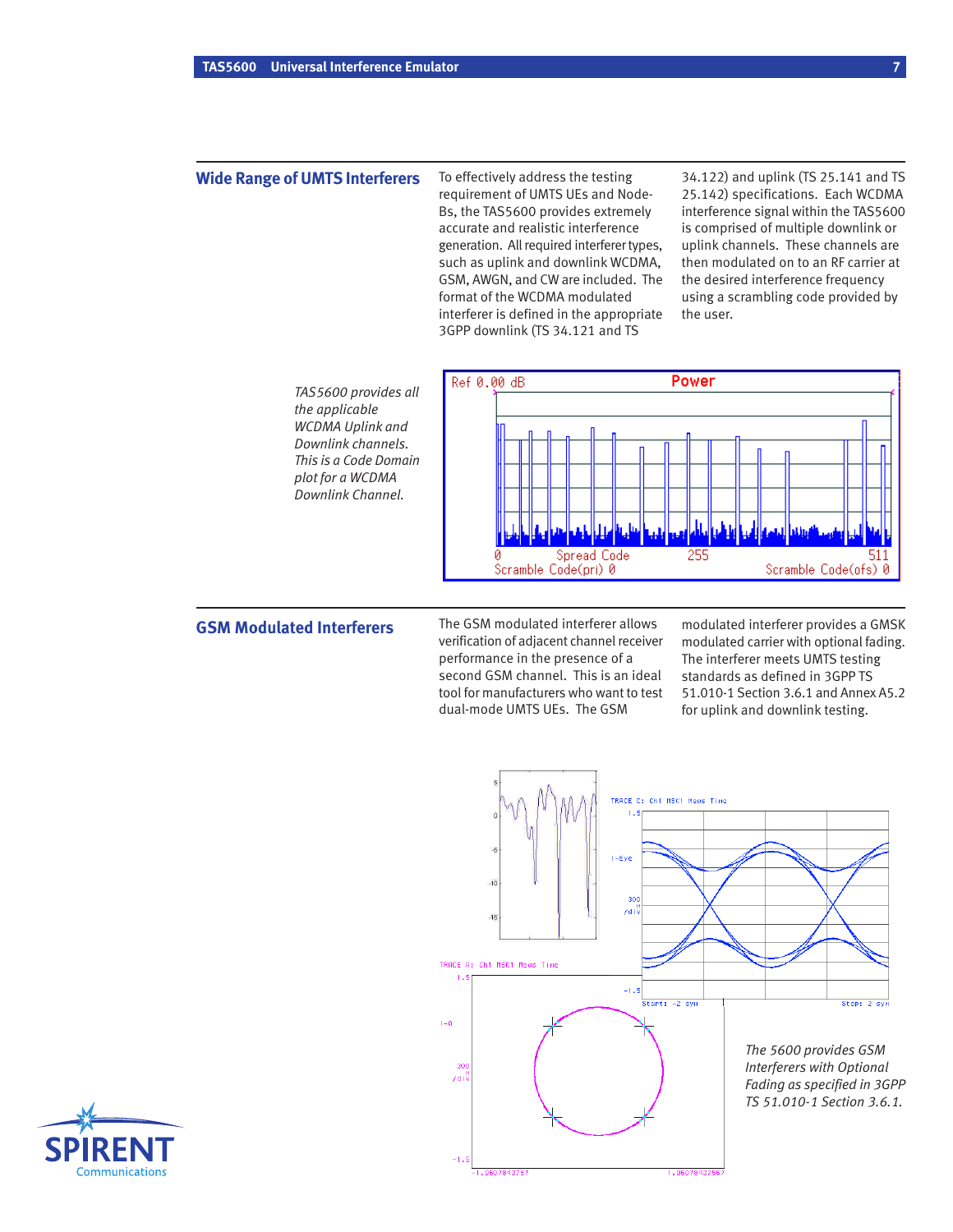# **CDMA2000 Receiver Testing**

| <b>Addressing IS-97 and IS-98 Test</b><br><b>Requirements</b> | In order to verify that CDMA2000<br>handsets and base stations conform to<br>the requirements of IS-97 or IS-98<br>standards, various co-channel and<br>adjacent channel interference tests are<br>performed. These tests verify a<br>minimum level of receiver or transmitter<br>performance in the presence of co-                                                                                                                                                                                                                                                                                                                                                                                     | channel and adjacent channel<br>interfering signals. The types of<br>interfering signals required can include<br>forward and reverse link CDMA2000<br>signals, single and dual tones, or<br>AWGN. The level accuracy and purity<br>required for these interfering signals is<br>demanding.                                                                                                                                                                                                                                                         |
|---------------------------------------------------------------|----------------------------------------------------------------------------------------------------------------------------------------------------------------------------------------------------------------------------------------------------------------------------------------------------------------------------------------------------------------------------------------------------------------------------------------------------------------------------------------------------------------------------------------------------------------------------------------------------------------------------------------------------------------------------------------------------------|----------------------------------------------------------------------------------------------------------------------------------------------------------------------------------------------------------------------------------------------------------------------------------------------------------------------------------------------------------------------------------------------------------------------------------------------------------------------------------------------------------------------------------------------------|
| <b>Accuracy and Purity</b>                                    | In order to accurately assess the Frame<br>Error Rate (FER) performance of a<br>CDMA2000 receiver it is critical to set<br>the lor/loc ratio accurately. Highly<br>accurate level settings can be difficult<br>to achieve in custom built setups given<br>the implications of VSWR interaction,<br>power level requirements, and fading<br>conditions. A custom built setup will<br>also require calibration with each use<br>and consistency across different test<br>stations will be difficult to achieve.<br>Inaccurate ratio settings can invalidate<br>days of testing and cause<br>inconsistencies in performance<br>evaluations. Because of the nature of<br>CDMA, small errors in lor/loc cause | large changes in FER. The TAS5600 has<br>been designed specifically to address<br>this ratio accuracy challenge. Using an<br>internal instrument grade power meter,<br>factory calibration, and proprietary<br>techniques, the TAS5600 demonstrates<br>a level of performance that ensures<br>accurate and consistent results over<br>time and across different test setups.<br>The TAS5600 exceeds IS-97 and IS-<br>98 test specifications with:<br>■ Accurate Ratio and Level<br>Settings<br>Ultra-Low Phase Noise<br>Excellent ACLR Performance |



*TAS5600 provides accurate, repeatable interference ratios.*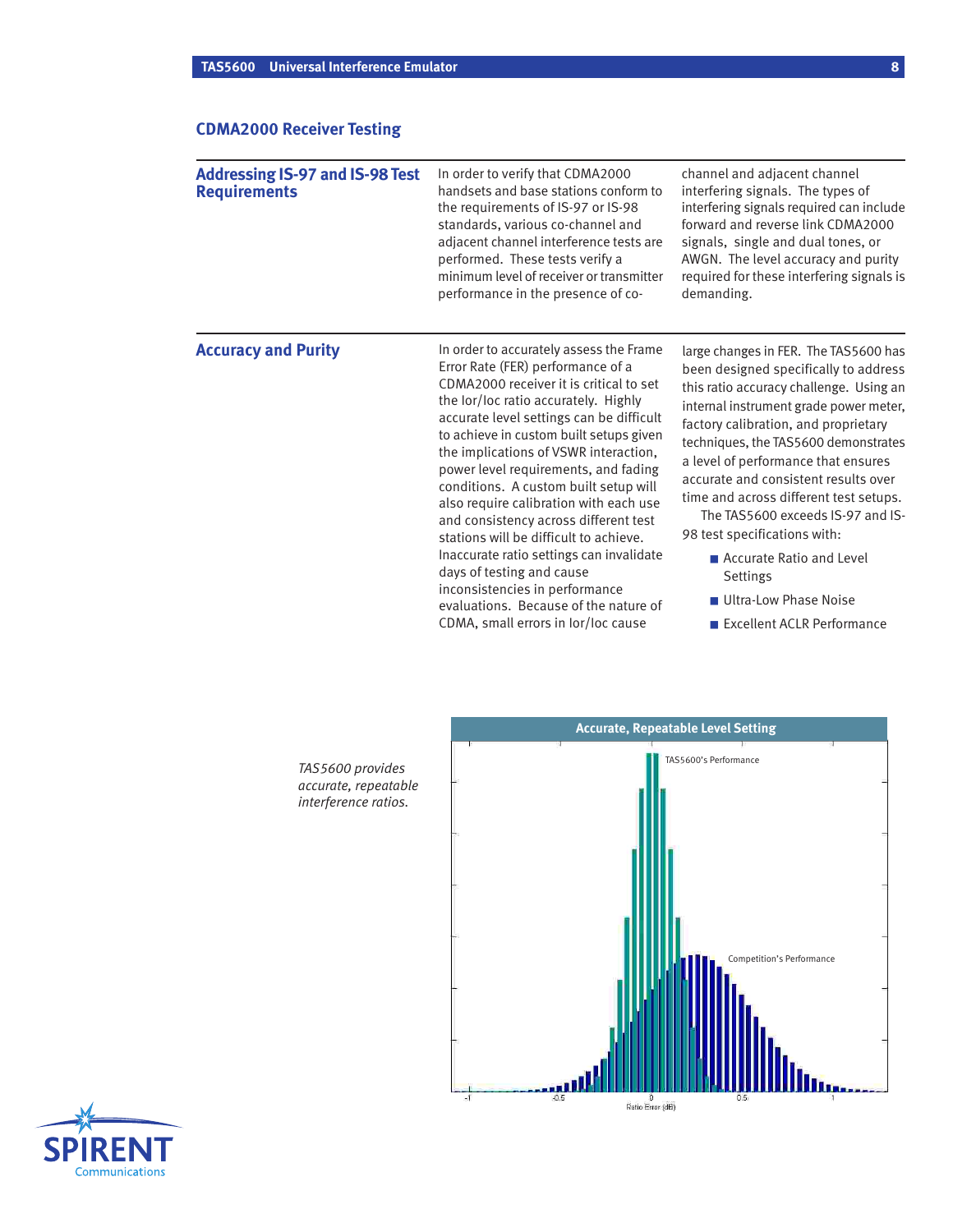## **CDMA2000 Interference Types**

The TAS5600 contains the necessary modulated interferers for both forward and reverse link receiver adjacent channel interference testing. Low Adjacent Channel Leakage Ratio (ACLR) performance and long data sequence length ensure the highest level of confidence for Adjacent Channel Selectivity tests.

For handset testing, the TAS5600 generates an interfering forward link base station signal that includes the pilot, paging, sync, and six traffic channels. The reverse link modulated interferer, used for base station testing, contains a reverse link pilot only, as required by CDMA2000 standards. An important characteristic of the CDMA2000 modulated interferer is its data sequence repetition rate. To produce accurate FER test case results, the data contained in the paging, sync,

and traffic channels should not repeat for the duration of the test. Unlike many commercial signal generators that have data sequences which repeat as often as every frame, the TAS5600 uses realtime signal generation techniques to generate data sequences with very low repetition rates. To maximize confidence in FER test case results, the data on each of the channels in the forward link interferer is random and has a minimum sequence length of one hour. This significantly exceeds industry test requirements.

The TAS5600 includes the following CDMA2000 interference types:

- Forward Link CDMA2000
- Reverse Link CDMA2000
- Single and Dual CW
- AWGN

*TAS5600 provides all the applicable CDMA2000 Uplink and Downlink channels. This Code Domain plot shows a CDMA2000 channel.*



*Unlike most CDMA signal generators, the sequence length of the generators in the TAS5600 results in a test duration long enough to give a high degree of confidence in the test results.*



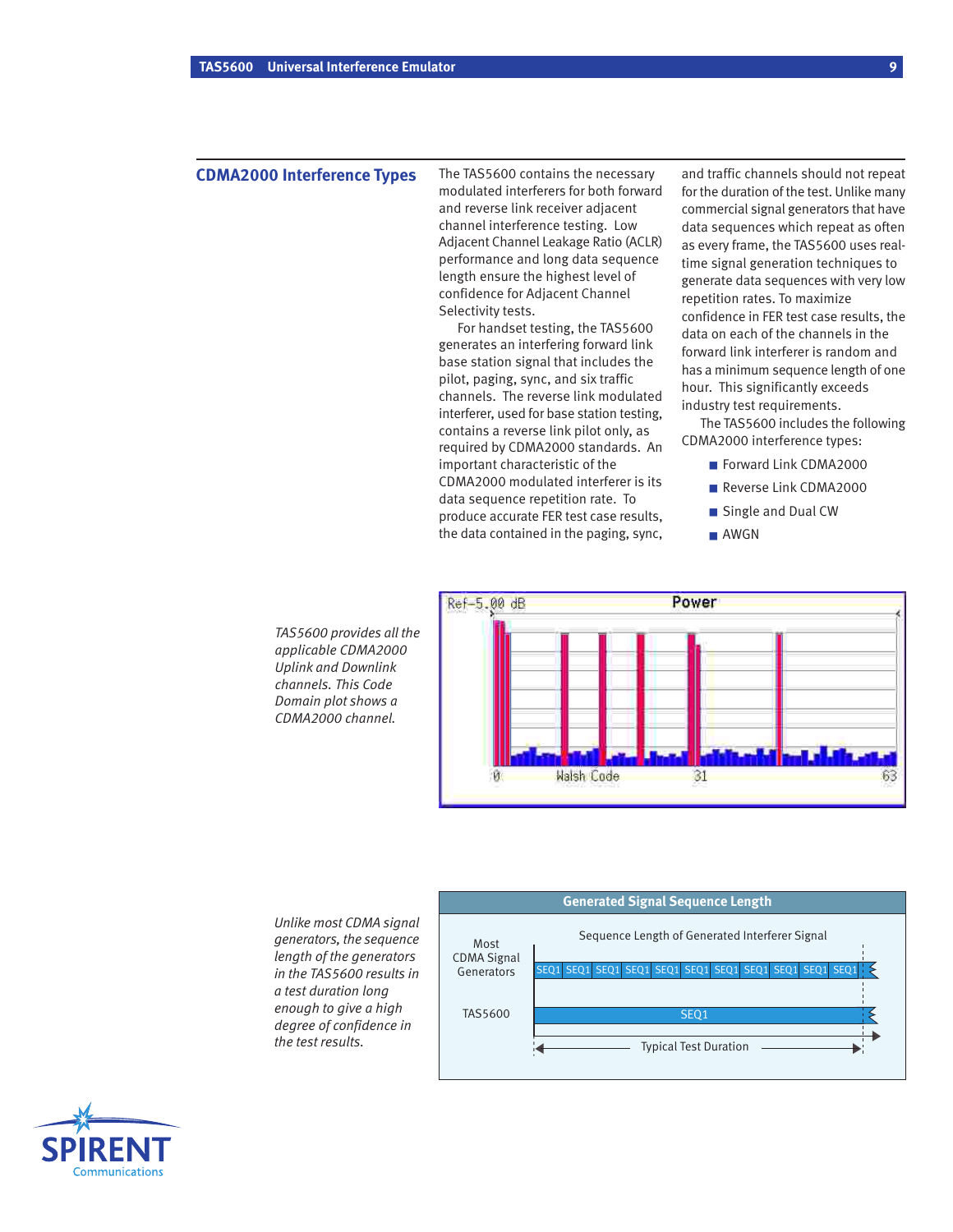- **TAS5600 Specifications** The following specifications describe warranteed performance over the temperature range 0-40° C and include a 30-minute warm-up time from ambient conditions.
	- All specifications are measured at 880 and 1940 MHz unless stated otherwise.
	- Supplemental italicized parameters are also provided for information and indicate typical, non-warranted performance.
	- The achievable output level, C/N and C/I power ratios are a function of the carrier input signal, the desired output power level of the carrier signal, and the maximum available noise and interference power.

■ Technical specifications are subject to change without notice.

| <b>Carrier Path</b>                                                              |                        | <b>Interference</b>                               |                                                    |
|----------------------------------------------------------------------------------|------------------------|---------------------------------------------------|----------------------------------------------------|
| Number of Independent<br><b>RF Carrier Channels</b>                              | $\overline{2}$         | Independent Interference<br>Generators            | $\overline{2}$                                     |
| Integrated High Power<br><b>Channel Duplexers</b><br><b>RF Carrier Frequency</b> | 1<br>400 - 2700 MHz    | Interference Generator<br>Modes                   | CW, Bandlimited<br>AWGN, WCDMA,                    |
| Carrier Input Range<br>Amplitude Resolution                                      | -50 to 0 dBm<br>0.1 dB |                                                   | CDMA2000, GSM,<br><b>External User</b><br>Supplied |
| Output Level Range                                                               | $-121$ to $-10$ dBm    | C/N Accuracy                                      | $+/- 0.2 dB$                                       |
| <b>Accuracy of Carrier</b><br>Output Level                                       | $+/- 1.0$ dB           | C/I Accuracy<br>Interference Frequency            | $+/- 0.5 dB$<br>400 - 2700 MHz                     |
| <b>Channel Amplitude Variation</b><br><b>Relative to Nominal Insertion Loss</b>  |                        | Range<br><b>Frequency Resolution</b>              | 10 kHz                                             |
| 3.84 MHz Bandwidth                                                               | $+/- 0.05 dB$          |                                                   |                                                    |
| 40 MHz Bandwidth                                                                 | $+/- 0.25 dB$          | <b>CW Interference</b>                            |                                                    |
| Channel-to-Channel<br>Isolation in C/N Mode                                      | 270 dB                 | C/I Ratio Range<br>C/I Ratio Resolution<br>0.1 dB | $+20$ to $-100$ dB                                 |
| Input & Output VSWR                                                              | $\langle 1.5:1$        |                                                   |                                                    |
| Maximum Duplex Port<br>Input Power                                               | $+30$ dBm              | Maximum Interference<br><b>Output Power</b>       | $-10$ dBm                                          |
| Input & Output<br>Connector                                                      | 50 ohm N-type          |                                                   |                                                    |

Typical Phase Noise (SSB Phase Noise in units of dBc/Hz):

|                     | <b>Offsets</b> |         |        |
|---------------------|----------------|---------|--------|
| <b>CW Frequency</b> | <b>285 kHz</b> | 635 kHz | 10 MHz |
| 400 to 675 MHz      | $-142$         | $-149$  | $-156$ |
| 675 to 1350 MHz     | $-136$         | $-143$  | $-156$ |
| 1350 to 2200 MHz    | $-130$         | $-137$  | $-156$ |
| 2200 to 2700 MHz    | $-128$         | $-135$  | $-156$ |

Typical Phase Noise with Option TAS5600-F02 (SSB Phase Noise in units of dBc/Hz):

|                     | <b>Offsets</b> |         |               |
|---------------------|----------------|---------|---------------|
| <b>CW Frequency</b> | 285 kHz        | 635 kHz | <b>10 MHz</b> |
| 400 to 550 MHz      | $-151$         | $-153$  | $-156$        |
| 700 to 1000 MHz     | $-149$         | $-151$  | $-156$        |
| 1700 to 2200 MHz    | $-143$         | $-149$  | $-156$        |

*IS-98 Requirement: -144 dBc/Hz @ 285 kHz offset for Fc=1 GHz; -144 dBc/Hz @ 635 kHz offset for Fc=2 GHz IS-97 Requirement: -144 dBc/Hz @ 285 kHz offset for Fc=1 GHz; -149 dBc/Hz @ 655 kHz offset for Fc=2 GHz*

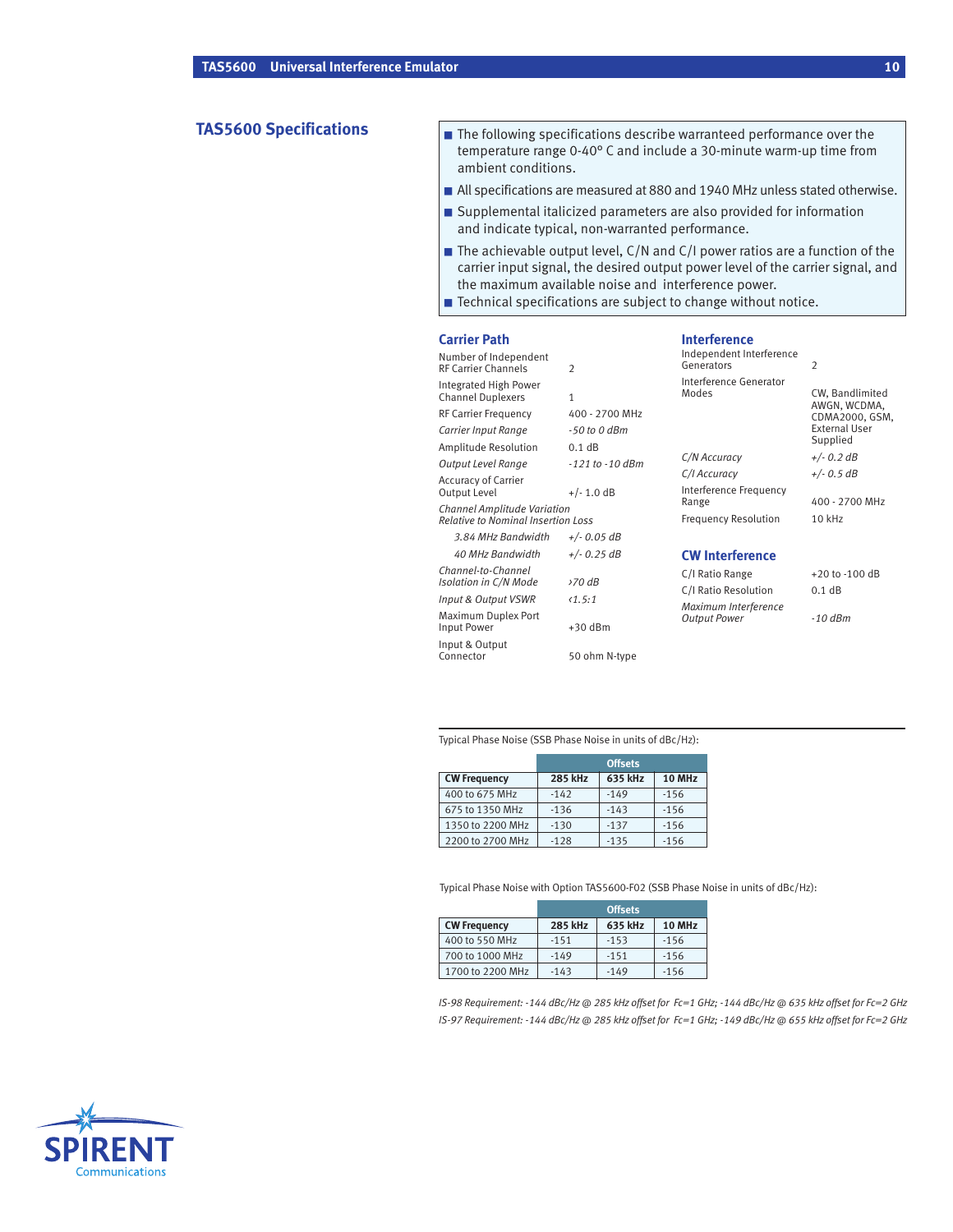# **TAS5600 Specifications cont. Bandlimited AWGN**

AWGN Bandwidth <0.5 dB Ripple >5.76 MHz *6 dB Rolloff 7.4 MHz* C/N Ratio Range  $+30$  to -30 dB C/N Ratio Resolution 0.1 dB *Maximum Interference -25 dBm @ 5.76 MHz*  $Output$  *Power B/W Pseudo-Random Sequence Duration 3 Hours Minimum*

#### **WCDMA Interferer**

Channel Configuration

WCDMA Downlink P-SCH, S-SCH,

WCDMA Uplink DPCCH, DPDCH C/I Ratio Range  $+20$  to -80 dB C/I Ratio Resolution 0.1 dB *Maximum Interference Output Power -25 dBm ACLR (5 MHz offset) 68 dB*

*Data Channel Sequence Duration 1 Hour Minimum*

# **GSM Interferer**

Fading Types Classic Doppler Fading Doppler 0.1 Hz to 1.5 kHz<br>Fading Profiles TU Type1, TU Type

C/I Ratio Range  $+20$  to -80 dB C/I Ratio Resolution 0.1 dB *Maximum Interference Output Power -25 dBm*  $Data Sequence Length$ 

Modulation Types WCDMA Downlink, WCDMA Uplink P-CPICH, P-CCPCH, PICH, DPCH x 16

**GMSK** modulated carrier Data Source Rate 270.833 kbits/sec Filter Shape Gaussian BT = 0.3 TU Type1, TU Type2, RA Type1, RA Type2, HT Type1, HT Type2, EQ, TI

### **CDMA2000 Interferer**

Modulation Types CDMA2000 Forward Link CDMA2000 Reverse Link Channel Configuration CDMA2000 Forward Link F\_PILOT, F\_SYNC,<br>F\_PAGING, F\_FCHx6 CDMA2000 Reverse Link R\_PILOT

C/I Ratio Range  $+20$  to -80 dB<br>C/I Ratio Resolution 0.1 dB *Output Power -25 dBm Sequence Duration 1 Hour Minimum*

#### **Power Measurement**

C/I Ratio Resolution *Maximum Interference*

*ACLR (2.5 MHz offset) 74 dB Data Channel*

| <b>Measurement Type</b>                 | RMS power      |
|-----------------------------------------|----------------|
| <b>Frequency Range</b>                  | 400 - 2700 MHz |
| Averaging Range                         | 1 to 128       |
| Measurement span<br>per average         | 400 msec       |
| <b>Relative Measurement</b><br>Accuracy | 0.1 dB         |

# **Safety and Environmental** Power Requirements<br>Voltage

Frequency

88-265 VAC (auto-sensing) Dimensions and Weight Height 8.75 in, 222 mm Width 16.88 in, 429 mm<br>Depth 21 in, 533 mm 21 in, 533 mm *Weight 65 lbs, 28.9 kg* Remote Interfaces RS-232(DCE), GPIB (IEEE488.2), 10BaseT Program Storage PC Card